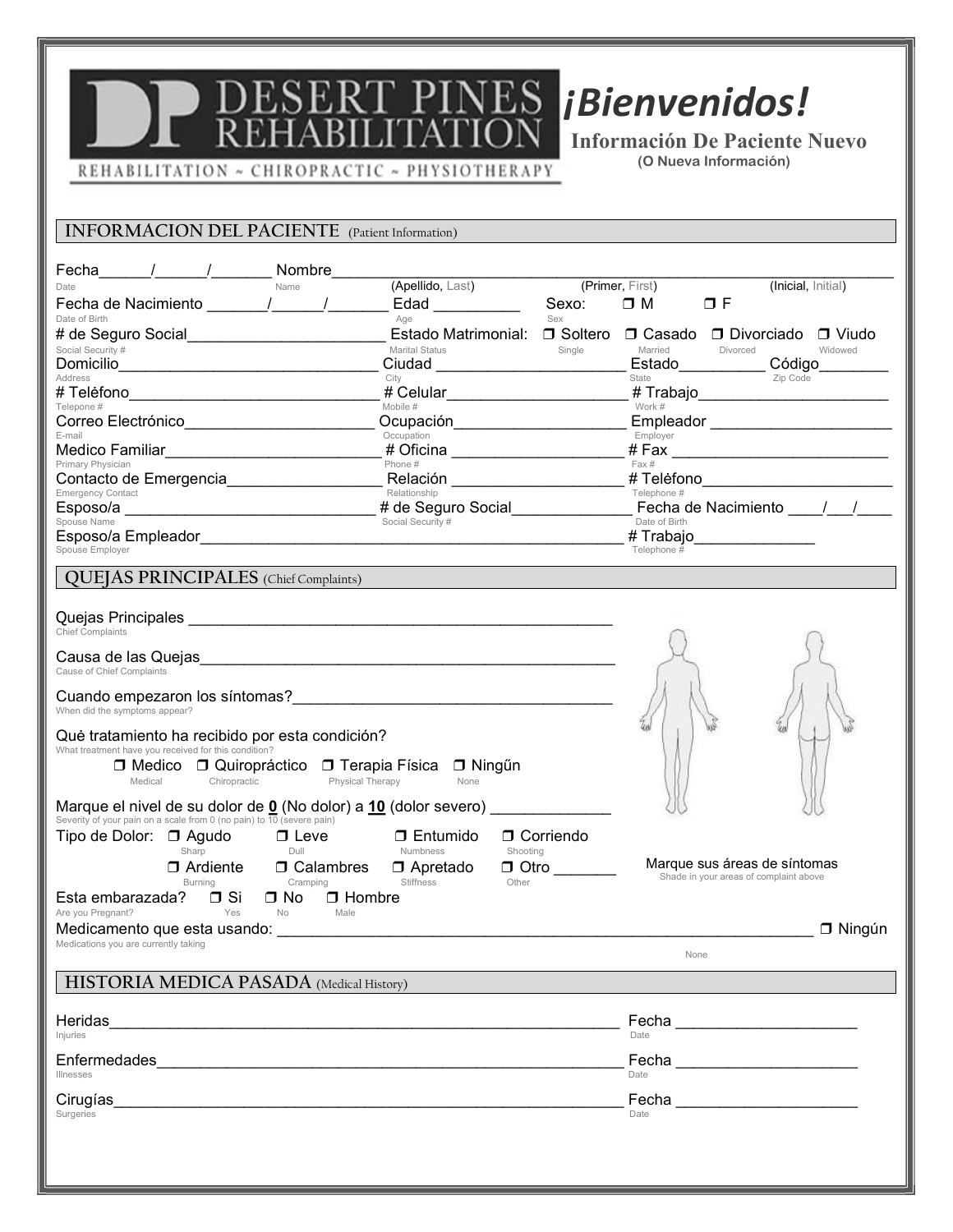### INFORMACIÓN DE ASEGURANZA (Insurance Information) Aseguranza Primaria: \_\_\_\_\_\_\_\_\_\_\_\_\_\_\_\_\_\_\_\_\_\_\_\_\_\_\_\_\_\_\_\_\_\_\_\_\_\_\_\_\_\_\_ # Telėfono \_\_\_\_\_\_\_\_\_\_\_\_\_\_\_\_\_\_\_\_\_\_\_\_\_ Primary Insurance  $\text{Direcci\'on}$   $\text{Cödigo}$   $\text{Cödigo}$ Address City State Zip Code Nombre del Asegurado\_\_\_\_\_\_\_\_\_\_\_\_\_\_\_\_\_\_\_\_\_\_\_\_\_\_\_\_\_\_\_\_\_\_\_\_\_\_\_\_\_\_\_\_ Fecha de Nacimiento \_\_\_\_\_/\_\_\_\_\_/\_\_\_\_\_ Name of Policy Holder Date of Birth Relación al Paciente \_\_\_\_\_\_\_\_\_\_\_\_\_\_\_\_\_\_\_\_\_\_\_\_\_\_\_Nombre de Empleador\_\_\_ Relationship to Patient<br> **# de Identificación**<br>
# **de Grupo** # de Identificación\_\_\_\_\_\_\_\_\_\_\_\_\_\_\_\_\_\_\_\_\_\_\_# de Grupo \_\_\_\_\_\_\_\_\_\_\_\_\_\_\_\_# de Seguro Social \_\_\_\_\_\_\_\_\_\_\_\_\_\_\_\_\_\_ Social Security # Aseguranza Secundaria: \_\_\_\_\_\_\_\_\_\_\_\_\_\_\_\_\_\_\_\_\_\_\_\_\_\_\_\_\_\_\_\_\_\_\_\_\_\_\_\_ # Telėfono \_\_\_\_\_\_\_\_\_\_\_\_\_\_\_\_\_\_\_\_\_\_\_\_\_\_ Secondary Insurance Telephone # Dirección \_\_\_\_\_\_\_\_\_\_\_\_\_\_\_\_\_\_\_\_\_\_\_\_\_\_\_\_\_\_Ciudad \_\_\_\_\_\_\_\_\_\_\_\_\_\_\_\_\_\_ Estado \_\_\_\_\_\_\_\_\_\_Código\_\_\_\_\_\_\_\_\_\_\_\_ Address City State Zip Code Nombre del Asegurado\_\_\_\_\_\_\_\_\_\_\_\_\_\_\_\_\_\_\_\_\_\_\_\_\_\_\_\_\_\_\_\_\_\_\_\_\_\_\_\_\_\_\_\_ Fecha de Nacimiento \_\_\_\_\_/\_\_\_\_\_/\_\_\_\_\_ Name of Policy Holder Date of Birth Relación al Paciente \_\_\_\_\_\_\_\_\_\_\_\_\_\_\_\_\_\_\_\_\_Nombre de Empleador\_\_\_\_\_\_\_\_\_\_\_\_\_\_\_\_\_\_\_\_\_\_\_\_\_\_\_\_\_\_\_\_\_\_\_\_\_\_\_\_\_ Relationship to Patient<br> **# de Identificación**<br>
# **de Grupo** # de Identificación\_\_\_\_\_\_\_\_\_\_\_\_\_\_\_\_\_\_\_\_\_\_\_# de Grupo \_\_\_\_\_\_\_\_\_\_\_\_\_\_\_\_# de Seguro Social \_\_\_\_\_\_\_\_\_\_\_\_\_\_\_\_\_\_ Member ID  $\#$  Social Security  $\#$  Group ID  $\#$  Group ID  $\#$  Social Security  $\#$ AUTHORIZACIÓN Y LIBERACIÓN DE ASEGURANZA CONFORMIDAD HIPAA HIPAA Compliance Su información no se va a compartir con nadie al menos que se para prevenir amenaza a su salud o a la salud de otros. Your personal heath information cannot be shared unless to prevent serious threat to your health or others. Podemos reveler su información cuando sea mandado por ley. Your personal health information may be disclosed, if required to do so by law. Usted tiene el derecho de acceder su expedientes medico y de cuentas. You have the right to access your medical file and billing records.

- 
- Usted tiene el derecho a pedir que enmendemos su información medica. You have the right to request that we amend your information.
- Usted tiene el derecho a revocar cualquier autorización que nos a dado en escrito. You may revoke any written authorization given us.
- Todas peticiones deber ser presentadas a esta oficina en escrito. All requests must be presented to this office in writing.

Yo doy autorización que se discuta mi tratamiento con \_\_\_\_\_\_\_\_\_\_\_\_\_\_\_\_\_\_\_\_\_\_\_\_\_\_\_Relación\_\_\_\_\_\_\_\_\_\_\_\_\_\_\_\_\_\_\_ I allow my treatment to be discussed with: Relationship

#### ASIGNACIÓN DE SEGUROS Y LIBERACIÓN Insurance Assignment and Release

La susodicha información es verdadera al mejor de mi conocimiento. Autorizo mis ventajas de seguros para ser pagadas directamente al médico. También autorizo DESERT PINES REHABILITATION o compañía de seguros para liberar cualquier información requerida para procesar mis reclamaciones. Entiendo que esto es mi responsabilidad de asegurarme que mi cuenta sea pagada por mi compaňía de seguros. He verificado con mi compañía de seguros que DESERT PINES REHABILITATION es un proveedor participante. Entiendo que soy totalmente económicamente responsable si hay alguna reclamación impagada por mi compaňía de seguros por alguna razón. DESERT PINES REHABILITATION es conforme a las regulaciones de intimidad HIPAA. Entiendo que puedo obtener una copia del documento solicitándolo en Adelanto en escrito.

The above information is true to the best of my knowledge. I authorize my insurance benefits to be paid directly to DESERT PINES REHABILITATION. I authorize DESERT PINES REHABILITATION to<br>release any information required t DESERT PINES REHABILITATION is a participating provider. I understand that I am fully financially responsible if there are any unpaid claims by my insurance company for any reason.

 $\frac{Firma \text{ del} \text{ Pacific}}{Det}$ Patient Signature Date Date of the Second Library of the Date of the Date of the Date of the Date of the Date of the Date of the Date of the Date of the Date of the Date of the Date of the Date of the Date of the Date of t

### MEDICARE / MEDIGAP AUTORIZACION

Medicare / Medigap Authorization

Solicito que el pago Medicare se beneficie y, de ser applicable, ventajas de Medigap, ser hecho o de mi parte a DESERT PINES REHABILITATION por cualquier servicio dado a mí pore se proveedor. Al grado permitido según la ley, autorizo a cualquier sostenedor de la información mėdica u otra sobre mí para liberar a los Centros de Medicare y Asistencia mėdica, mi asegurador Medigap, y sus agents cualquier información que determinara estas ventajas para servicios relacionados.

Il request that payment of authorized Medicare benefits and (if applicable) Medigap benefits, be made either to me or on my behalf to: DESERT PINES REHABILITATION for any services furnished to me by that provider. To ehe extent permitted by law, I authorize any their agents any information needed to determine these benefits for related services.

Firma del Paciente: \_\_\_\_\_\_\_\_\_\_\_\_\_\_\_\_\_\_\_\_\_\_\_\_\_\_\_\_\_\_\_\_\_\_\_\_\_\_\_\_\_\_\_\_\_\_\_\_\_\_\_\_\_ Fecha: \_\_\_\_\_\_\_\_\_\_\_\_\_\_\_\_\_\_\_\_\_ Patient Signature Date Date of the Second Control of the Date of the Date of the Date of the Date of the Date of the Date of the Date of the Date of the Date of the Date of the Date of the Date of the Date of the Date of t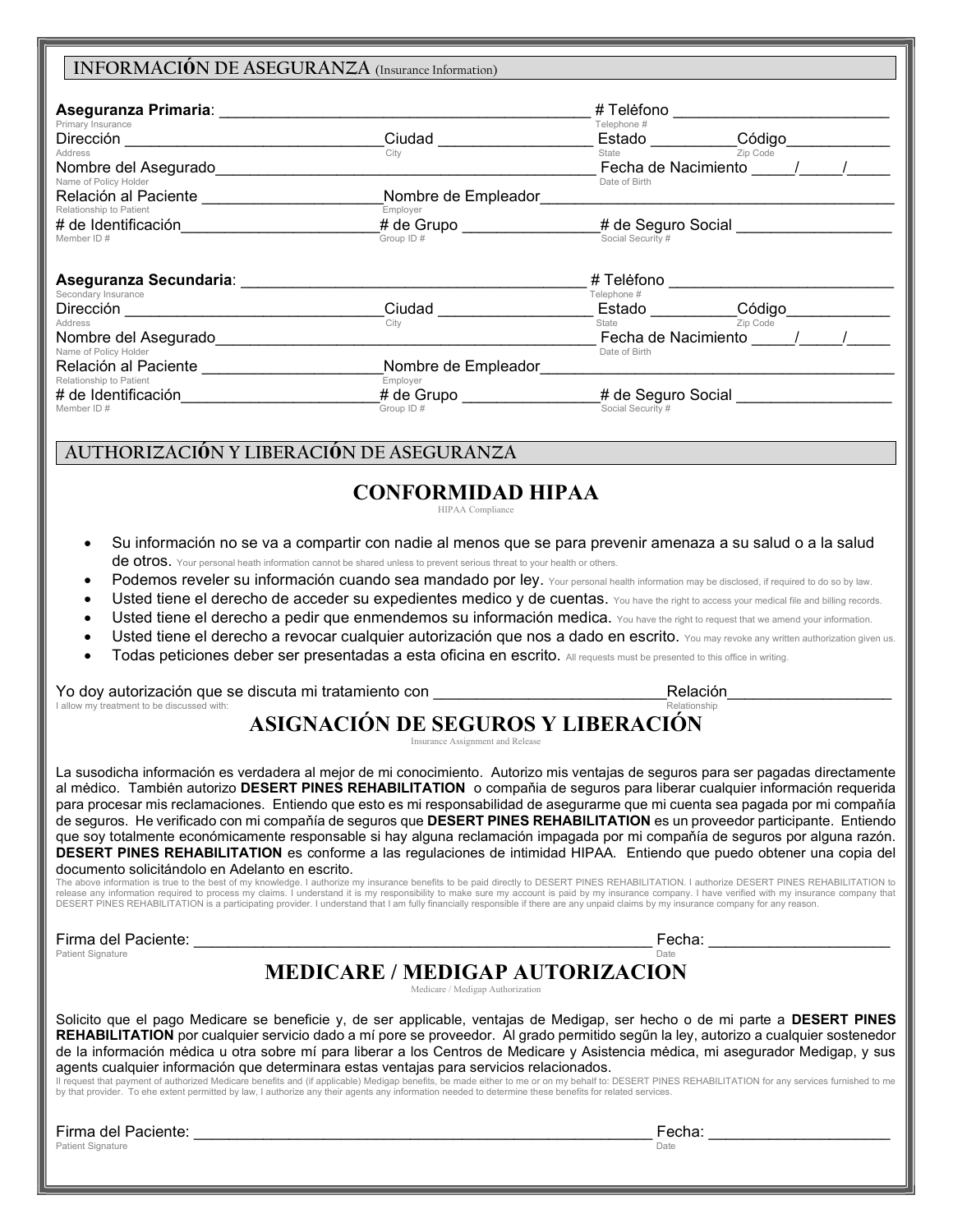| Información de accidente (Vehicle Accident Information)                                                                                                                                                                                                                                                                                                                                          |
|--------------------------------------------------------------------------------------------------------------------------------------------------------------------------------------------------------------------------------------------------------------------------------------------------------------------------------------------------------------------------------------------------|
| Nombre del paciente<br>Fecha:<br>(Primer, First)<br>(Apellido, Last)<br>(Inicial, Initial)<br>Patient Name<br>Date                                                                                                                                                                                                                                                                               |
| Fecha del accidente<br>Date of Accident<br>Describe the accident:                                                                                                                                                                                                                                                                                                                                |
| Usted era el/la:<br>$\Box$ Conductor/a<br>$\Box$ Otro<br>$\Box$ Pasajero de enfrente<br>□ Pasajero de atrás<br>Front seat passenger<br>Other<br>Where you the:<br>Driver<br>Rear passenger                                                                                                                                                                                                       |
| Modelo del vehiculo suyo:<br>Model of Vehicle you were in:<br>Muestre la forma en que ocurrió el accidente<br>Velosidad de su vehículo:<br>Show how the accident happened<br>Speed of your vehicle:                                                                                                                                                                                              |
| Modelo de otro vehículo:<br>Model of the other Vehicle:<br>Velosidad de otro vehículo:<br>Speed of the other Vehicle:                                                                                                                                                                                                                                                                            |
| Tenia su cinturón de seguridad puesto:<br>□ Si<br>□ No<br>Were you wearing your seat belt?<br>Yes<br><b>No</b>                                                                                                                                                                                                                                                                                   |
| Se abrió la bolsa de aire: □ Si<br>$\Box$ No<br>$\Box$ No hay bolsa de aire<br>Yes<br><b>No</b><br>No airbag<br>Did your airbag deploy?                                                                                                                                                                                                                                                          |
| Al tiempo del impacto usted miraba ase:<br>$\Box$ Adelante<br>$\Box$ Derecha<br>$\Box$ No estoy seguro<br>□ Abajo<br>$\Box$ Izquierda<br>At time of impact you were looking:<br>Straight Ahead<br>Ahead, but not sure<br>Down<br>Left<br>Right                                                                                                                                                   |
| $\Box$ Si<br>Se preparo para el impacto:<br>. No<br>П.<br>Did you brace yourself for the impact?<br>Yes<br>No                                                                                                                                                                                                                                                                                    |
| Se lastimo su cabeza / cuerpo dentro del vehículo: $\Box$ No $\Box$<br>.Si<br>Mi<br>Pego<br>Did your head / body strike anything inside the vehicle?<br><b>No</b><br>Yes<br>My<br>Struck the                                                                                                                                                                                                     |
| Si<br>Se desmayo inmediatamente después del accidente:<br>□ No<br>No se<br>$\Box$<br>П.<br>Were you unconscious immediately after the accident?<br>No<br>Yes<br>Unsure                                                                                                                                                                                                                           |
| Llego la policía al lugar del accidente: □ Si<br>Se hizo un reporte de policía: □ Si<br>No se<br>$\Box$ No<br>□ No<br>П.<br>Did the police come to the accident site?<br>Was a report filed?<br>Yes<br><b>No</b><br>Yes<br><b>No</b><br>Unsure                                                                                                                                                   |
| □ No Se<br>$\Box$ Sin danos visibles<br>Fuerte<br>Dano visible a su vehiculo:<br>$\Box$ Leve<br>Moderado<br>П.<br>Totaled<br>$\Box$<br>Visible damage to your vehicle<br>Unknow<br>No visible damage<br>Minor<br>Moderate<br>Heavy<br>Totaled                                                                                                                                                    |
| Dano visible al otro vehiculo:<br>$\Box$ No se<br>$\Box$ Sin danos visibles<br>Moderado<br>Fuerte<br>Totaled<br>$\Box$ Leve<br>П.<br>$\Box$<br>$\Box$<br>Visible damage to other vehicle<br>Unknown<br>No visible damage<br>Minor<br>Moderate<br>Totaled<br>Heavy                                                                                                                                |
| .Si<br>No.<br>La grúa se llevo su carro?<br>No se<br>$\Box$<br>П.<br>Was your vehicle towed?<br>Yes<br><b>No</b><br>Unknown                                                                                                                                                                                                                                                                      |
| Llegaron la ambulancia / paramedicos al accidente?<br>□ Si<br>No<br>$\Box$<br>Did an ambulance / paramedics come to the scene?<br>Yes<br><b>No</b>                                                                                                                                                                                                                                               |
| Como se fue del accidente? □ Ambulancia □ Manejo a casa □ Me manejaron a casa □ Me manejaron al hospital<br>How did you leave the accident site?<br>Ambulance<br>Drove home<br>Was driven home<br>Was driven to hospital                                                                                                                                                                         |
| $\Box$ Si<br>A Cual?<br>Cuando? /<br>Fue a un hospital o medico?<br>$\square$ No<br>Did you go to a hospital or doctor?<br>Which one?<br>When?<br>No<br>Yes<br>Tratamientos recibido:<br>$\Box$ Rayos-X<br>$\Box$ Rx Meds<br>$\Box$ Liberado<br>□ Exam<br>$\Box$ Admitido<br>$\Box$ Injeccion<br>Treatments recevied:<br>Exam<br>X-rays<br>Injection<br>Rx prescriptions<br>Released<br>Admitted |
| $\Box$ Reposo<br><b>D</b> Paquete caliente<br>□ Ninguno<br>$\Box$ Paquete frio<br>$\Box$ Meds de tienda<br>Tratamientos in casa:<br>Home treatments:<br>None<br>Rest<br>Home heat pack<br>Home cold pack<br>OTC medications                                                                                                                                                                      |
| .Si<br>Sus síntomas están empeorando?<br>$\Box$<br>$\Box$ Lo mismo<br>□ No<br>Are your symptoms getting worse?<br>No<br>Yes<br>Staying the same                                                                                                                                                                                                                                                  |
| $\Box$ Si<br>Ha faltado del trabajo debido a esta lesión:<br>Cuántos días<br>No<br>□<br>Have you missed work due to this injury?<br>Yes<br>How many days:<br>No                                                                                                                                                                                                                                  |
| Marque todos los síntomas que ha tenido desde su lesión:<br>Mark all symptoms you have had since your injury:                                                                                                                                                                                                                                                                                    |
| Dolor de cuello<br>Dolor de pecho / costilas<br>Dolor de cabeza<br>$\Box$ Sonido de oido<br>$\Box$<br>$\Box$<br>Chest / Ribs Pain<br>Neck Pain<br>Headache<br>Ringing in ears                                                                                                                                                                                                                    |
| $\Box$ Dolor de brazo / entumecimiento<br>□ Perdida del sueno<br>D Dolor de media espalda<br>Mareos<br>П.<br>Mid Back Pain<br>Arm Pain / Numbness<br><b>Dizziness</b><br>Sleep Loss                                                                                                                                                                                                              |
| Dolor de piernas / entumecimiento<br>Dolor de la cintura<br>□ Vision borrosa<br>Otro<br>□.<br>0<br>Leg Pain / Numbness<br>Low Back Pain<br><b>Blurred Vision</b><br>Other                                                                                                                                                                                                                        |
| Firma del Paciente<br>Fecha<br>Patient Signature<br>Date                                                                                                                                                                                                                                                                                                                                         |